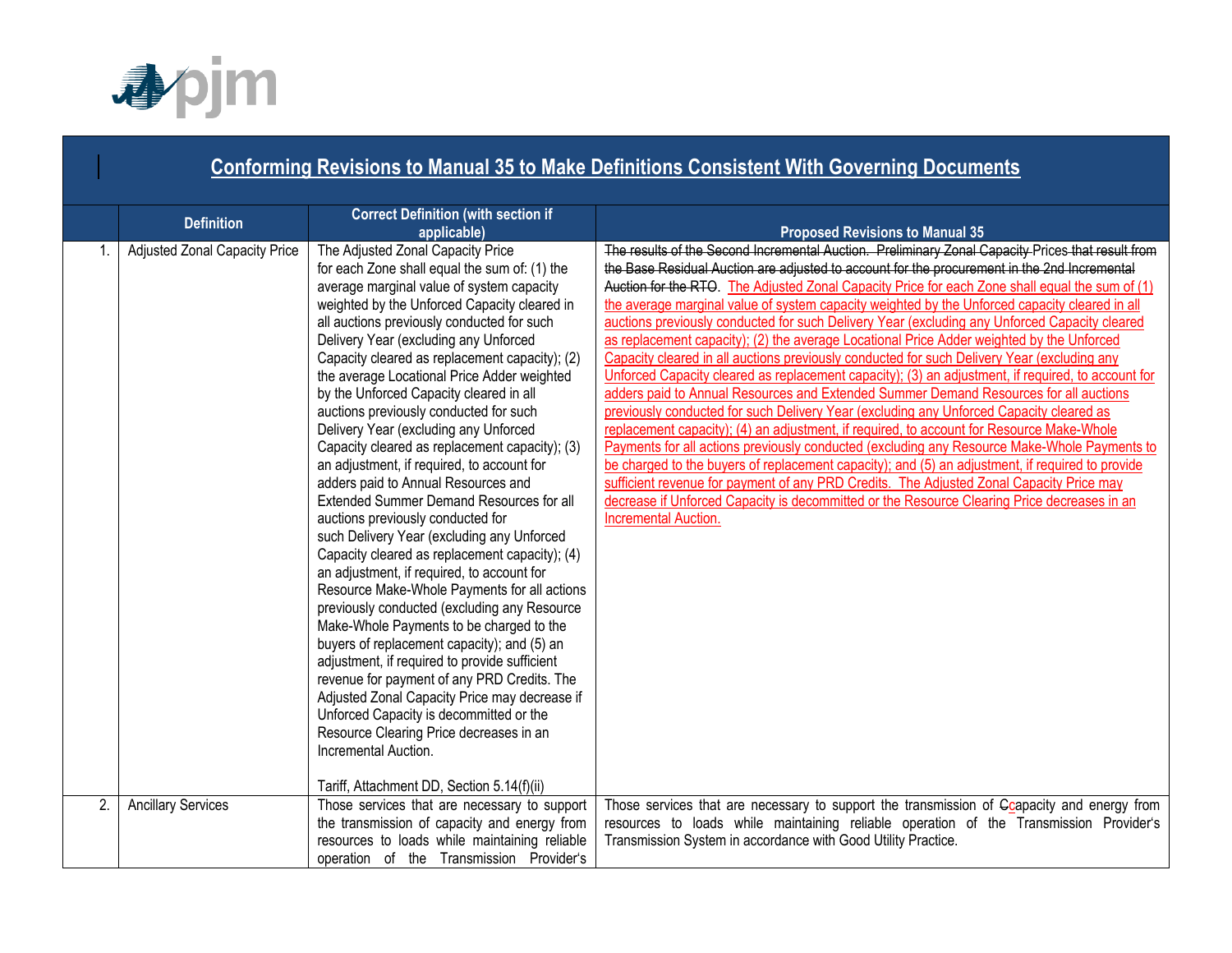

#### **Conforming Revisions to Manual 35 to Make Definitions Consistent With Governing Documents Definition Correct Definition (with section if applicable) Proposed Revisions to Manual 35** Transmission System in accordance with Good Utility Practice. Tariff, Section 1.1. 3. Applicant Applicant Applicant is an entity desiring to become a PJM Member, or to take Transmission Service that has submitted the PJMSettlement Credit Application, PJMSettlement Credit Agreement and other required submittals as set forth in this policy. Tariff, Attachment Q, section IX An entity that desires desiring to become a PJM Participant Member, or to take Transmission Service that has submitted the PJMSettlement Credit Application, PJMSettlement Credit Agreement and other required submittals as set forth in this policy. under the Agreement. 4. Associated Unit Any generating unit, without regard to ownership, located at the same site as a Frequently Mitigated Unit qualifying under Sections 6.4.2(a)(iii) shall become an "Associated Unit" upon issuance of written notice from the Market Monitoring Unit by no later than the 21<sup>st</sup> day of each month pursuant to Section II.A of Attachment M-Appendix, that it meets all of the following criteria: 1. The unit has the identical electric impact on the transmission system as the FMU; 2. The unit (i) belongs to the same design class (where a design class includes generation that is the same size and utilizes the same technology, without regard to manufacturer) and uses the identical primary fuel as the FMU or (ii) is regularly dispatched by PJM as a substitute for the FMU based on differences in cost that result from the currently applicable FMU adder; 3. The unit (i) has an average daily cost-based offer, as measured over the preceding 12 month period, that is less than or equal to the FMU's average daily cost-based offer adjusted Any generating unit, without regard to ownership, that is located at the same site as a Frequently Mitigated Unit (FMU) qualifying under Section 6.4.2(a)(iii) shall become an "Associated Unit" upon issuance of written notice from the Market Monitoring Unit by no later than the 21st day of each month pursuant to Section II.A of Attachment M-Appendix, that it meets all of the following criteria: 1. The unit and which has identical electrical and economic impacts on the transmission system as an the FMU; 2. but which does not qualify for FMU status The unit (i) belongs to the same design class (where a design class includes generation that is the same size and utilizes the same technology, without regard to manufacturer) and uses the identical primary fuel as the FMU or (ii) is regularly dispatched by PJM as a substitute for the FMU based on differences in cost that result from the currently applicable FMU adder; 3. The unit (i) has an average daily cost-based offer, as measured over the preceding 12-month period, that is less than or equal to the FMU's average daily cost-based offer adjusted to include the currently applicable FMU adder or (ii) is regularly dispatched by PJM as a substitute for the FMU based on differences in cost that result from the currently applicable FMU adder.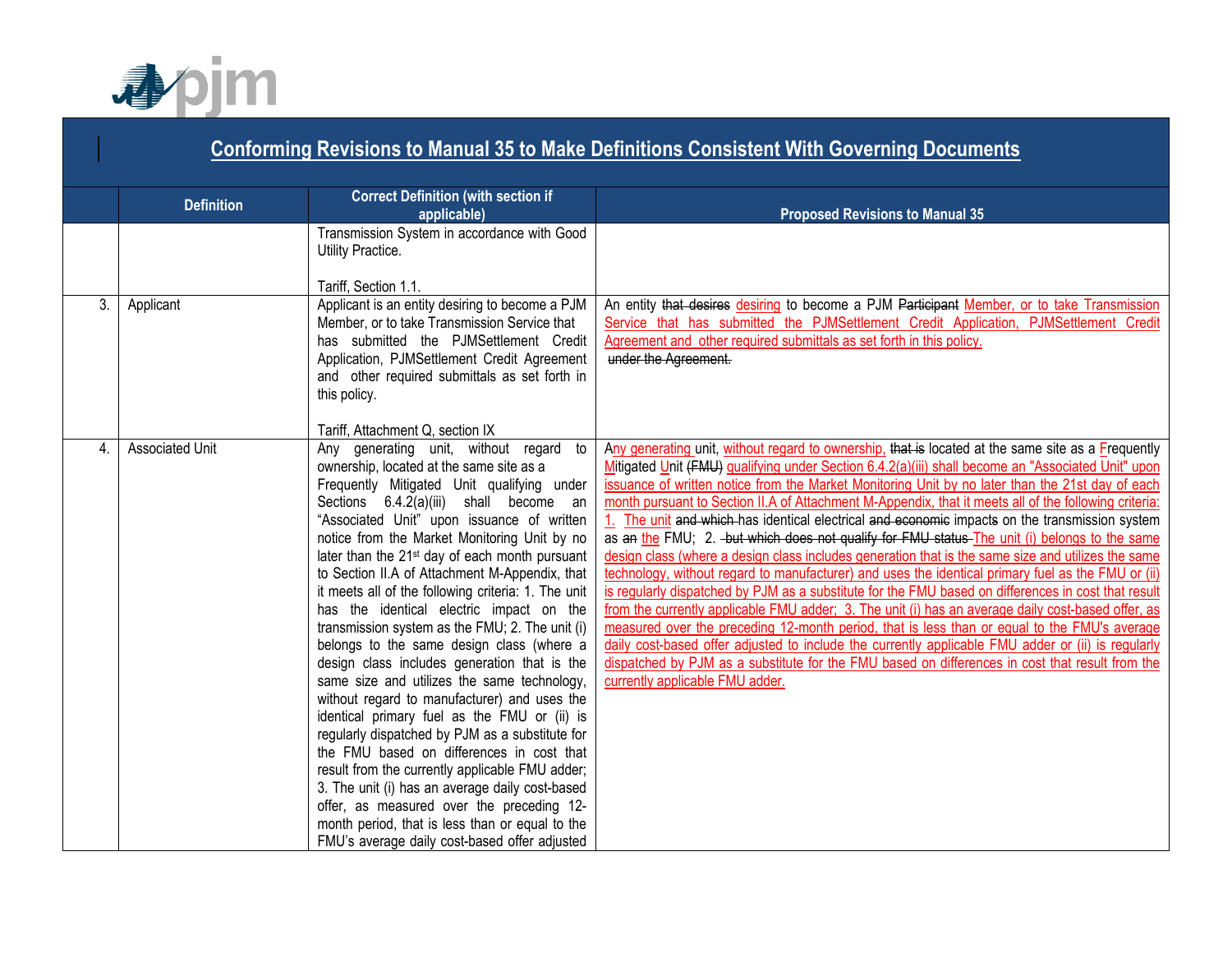

|                | <b>Conforming Revisions to Manual 35 to Make Definitions Consistent With Governing Documents</b> |                                                                                                                                                                                                                                                                          |                                                                                                                                                                                                                                                                                                                                                                                                                                                    |  |  |
|----------------|--------------------------------------------------------------------------------------------------|--------------------------------------------------------------------------------------------------------------------------------------------------------------------------------------------------------------------------------------------------------------------------|----------------------------------------------------------------------------------------------------------------------------------------------------------------------------------------------------------------------------------------------------------------------------------------------------------------------------------------------------------------------------------------------------------------------------------------------------|--|--|
|                | <b>Definition</b>                                                                                | <b>Correct Definition (with section if</b><br>applicable)                                                                                                                                                                                                                | <b>Proposed Revisions to Manual 35</b>                                                                                                                                                                                                                                                                                                                                                                                                             |  |  |
|                |                                                                                                  | to include the currently applicable FMU adder<br>or (ii) is regularly dispatched by PJM as<br>a substitute for the FMU based on differences<br>in cost that result from the currently applicable<br>FMU adder.<br>Schedule 1 OA, Attachment K-Appendix,<br>section 6.4.2 |                                                                                                                                                                                                                                                                                                                                                                                                                                                    |  |  |
| 5.             | Auction Revenue Rights                                                                           | Auction Revenue Rights" or "ARRs" shall mean<br>the right to receive the revenue from the<br>Financial Transmission Right auction, as<br>further described in Section 7.4 of this<br>Schedule.                                                                           | Entitlements allocated annually to Firm<br>Transmission Service Customers that entitle the holder to receive an allocation of the revenues<br>from the Annual FTR Auction. Auction Revenue Rights or "ARRs" shall mean the right to receive<br>the revenue from the Financial Transmission Right auction, as further described in Section 7.4 of<br>this Schedule.                                                                                 |  |  |
| 6.             | <b>Base Residual Auction</b>                                                                     | Schedule 1 OA, Attachment K-Appendix,<br>section 1.3.1A<br>"Base Residual Auction" shall mean the auction                                                                                                                                                                | Allows for the procurement of resource commitments to satisfy the region's unforced capacity                                                                                                                                                                                                                                                                                                                                                       |  |  |
|                |                                                                                                  | conducted three years prior to the start of the<br>Delivery Year to secure commitments from<br>Capacity Resources as necessary to satisfy<br>any portion of the Unforced Capacity Obligation<br>of the PJM Region not satisfied through Self-<br>Supply.                 | obligation and allocates the cost of those commitments among the LSEs through the Locational<br>Reliabilty Charge The auction conducted three years prior to the start of the Delivery Year to<br>secure commitments from Capacity Resources as necessary to satisfy any portion of the Unforced<br>Capacity Obligation of the PJM Region not satisfied through Self-Supply.                                                                       |  |  |
| 7 <sub>1</sub> | <b>Black Start Service</b>                                                                       | Tariff, Attachment DD, section 2.5<br>The capability of generating units to start                                                                                                                                                                                        | enables Transmission Provider and Transmission Owners to designate specific generators called                                                                                                                                                                                                                                                                                                                                                      |  |  |
|                |                                                                                                  | without an outside electrical supply or the<br>demonstrated ability of a generating unit with a<br>high operating factor (subject to Transmission<br>Provider concurrence) to automatically remain<br>operating at reduced levels when disconnected<br>from the grid.    | Black Start Units whose location and capabilities required to re energize the transmission system<br>following a system wide blackout. The capability of generating units to start without an outside<br>electrical supply or the demonstrated ability of a generating unit with a high operating factor<br>(subject to Transmission Provider concurrence) to automatically remain operating at reduced<br>levels when disconnected from the grid. |  |  |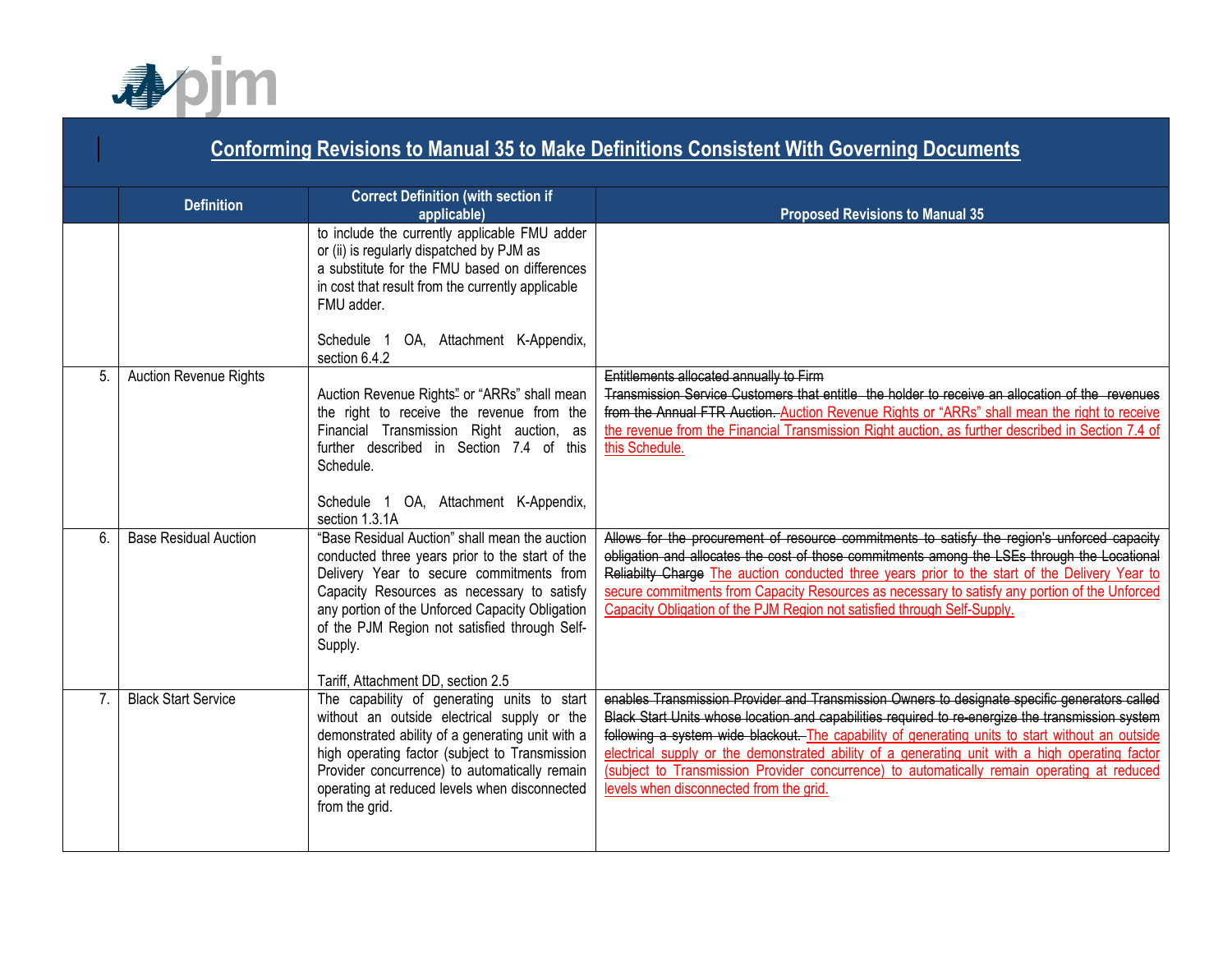

### **Conforming Revisions to Manual 35 to Make Definitions Consistent With Governing Documents Definition Correct Definition (with section if applicable) applicable) Proposed Revisions to Manual 35** Tariff, section 1.3BB 8. Capacity Emergency Transfer Objective ("CETO") The amount of electric energy that a given area must be able to import in order to remain within a loss of load expectation of one event in 25 years when the area is experiencing a localized capacity emergency, as determined in accordance with the PJM Manuals. Without limiting the foregoing, CETO shall be calculated based in part on EFORD determined in accordance with Paragraph C of Schedule 5. RAA, Article 1, section 1.6 The amount of electric energy that a given area must be able to import in order to remain within a loss of load expectation of one event in 25 years when the area is experiencing a localized capacity emergency, as determined in accordance with the PJM Manuals. Without limiting the foregoing, CETO shall be calculated based in part on EFORD determined in accordance with Paragraph C of Schedule 5. 9. Curtailment Service Provider A Member or a Special Member, which action on behalf of itself or one or more other Members or non-Members, participates in the PJM Interchange Energy Market, Ancillary Services markets, and/or Reliability Pricing Model by causing a reduction in demand. Tariff, Attachment K-Appendix, Schedule 1 OA, section 1.3.1B.03 A Member or a Special Member, whose which action on behalf of itself or one or more other Members or non-Members, participates in the PJM Interchange **Energy Market**, Ancillary Services markets, and/or Reliability Pricing Model by causing a reduction in demand. 10. Day-ahead Energy Market | "Day-ahead Energy Market" shall mean the schedule of commitments for the purchase or sale of energy and payment of Transmission Congestion Charges developed by the Office of the Interconnection as a result of the offers and specifications submitted in accordance with Section 1.10 of Attachment K-Appendix of the Tariff or Schedule 1 of the Operating Agreement. Tariff, Attachment K-Appendix, Schedule 1 OA, A day-ahead hourly forward market in which PJM market participants may submit offers to sell and bids to buy energy. The results of the Day-Ahead Energy Market are posted daily at 4:00 p.m. and are financially binding. The Day-Ahead Energy Market is based on the concept of Locational Marginal Pricing and is cleared using least-price security-constrained unit commitment and dispatch programs. The schedule of commitments for the purchase or sale of energy and payment of Transmission Congestion Charges developed by the Office of the Interconnection as a result of the offers and specifications submitted in accordance with Section 1.10 of Attachment K-Appendix of the Tariff or Schedule 1 of the Operating Agreement.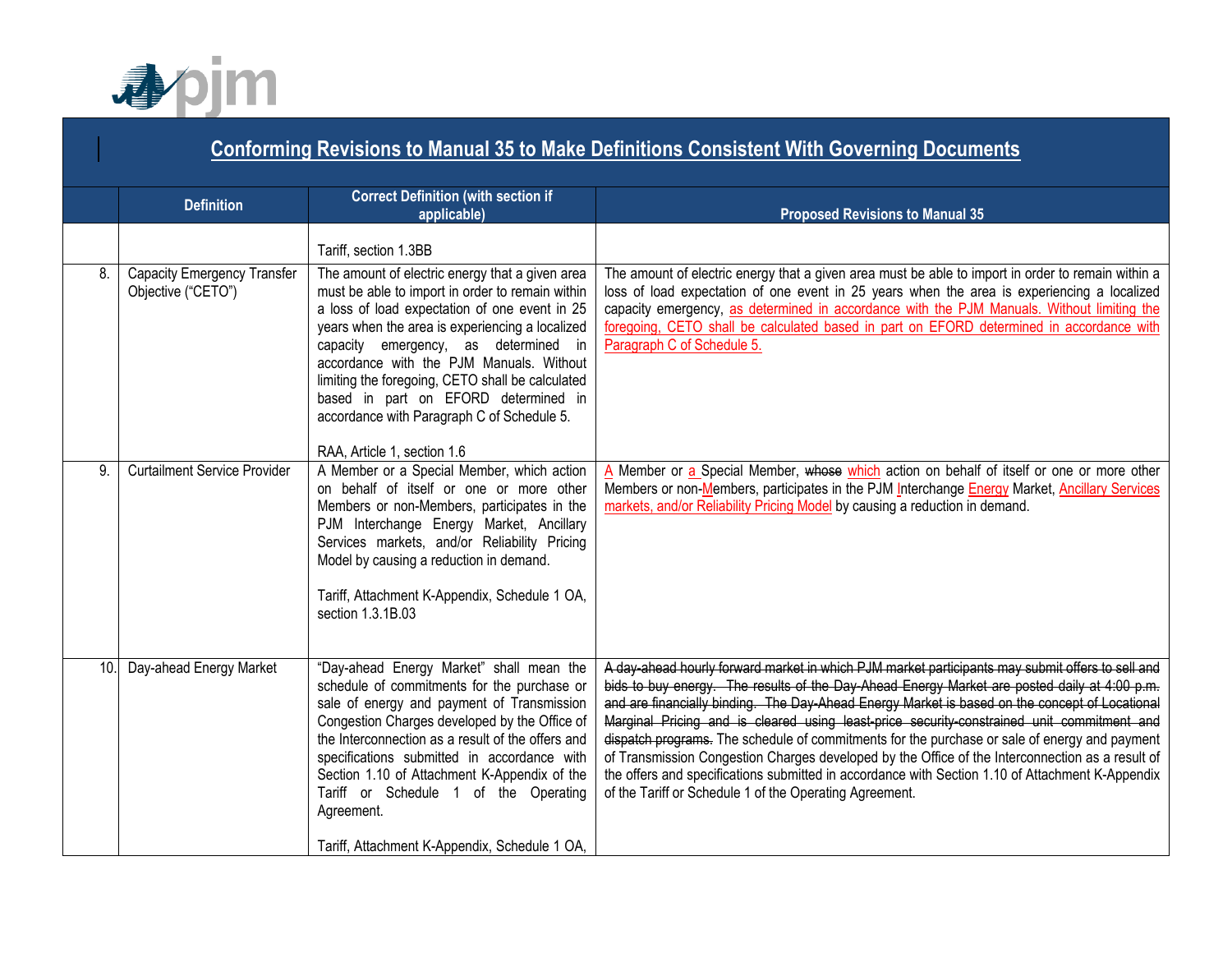

|     | <b>Conforming Revisions to Manual 35 to Make Definitions Consistent With Governing Documents</b> |                                                                                                                                                                                                                                                                                                                                                                                         |                                                                                                                                                                                                                                                                                                                                                                                                                                                                                             |  |
|-----|--------------------------------------------------------------------------------------------------|-----------------------------------------------------------------------------------------------------------------------------------------------------------------------------------------------------------------------------------------------------------------------------------------------------------------------------------------------------------------------------------------|---------------------------------------------------------------------------------------------------------------------------------------------------------------------------------------------------------------------------------------------------------------------------------------------------------------------------------------------------------------------------------------------------------------------------------------------------------------------------------------------|--|
|     | <b>Definition</b>                                                                                | <b>Correct Definition (with section if</b><br>applicable)                                                                                                                                                                                                                                                                                                                               | <b>Proposed Revisions to Manual 35</b>                                                                                                                                                                                                                                                                                                                                                                                                                                                      |  |
|     |                                                                                                  | section 1.3.1C                                                                                                                                                                                                                                                                                                                                                                          |                                                                                                                                                                                                                                                                                                                                                                                                                                                                                             |  |
| 11. | Day-ahead Scheduling<br><b>Reserves Market</b>                                                   | "Day-ahead Scheduling Reserves Market" shall<br>mean the schedule of commitments for the<br>purchase or sale of Day-ahead Scheduling<br>Reserves developed by the Office of the<br>Interconnection as a result of the offers and<br>specifications submitted in accordance with<br>Section 1.10 of this Schedule.<br>Tariff, Attachment K-Appendix, Schedule 1 OA,<br>section 1.3.1D.04 | Voluntary, offer-based market for 30-minute (supplemental) reserves that can be provided by both<br>Generation and Demand Resources. Clears the Day Ahead 30 minute reserve requirement<br>simultaneously with Day-Ahead Energy Market. The schedule of commitments for the purchase or<br>sale of Day-ahead Scheduling Reserves developed by the Office of the Interconnection as a result<br>of the offers and specifications submitted in accordance with Section 1.10 of this Schedule. |  |
| 12. | Decrement Bid                                                                                    | A bid to purchase energy in the PJM Day-<br>Ahead LMP that is less than or equal to the<br>specified bid price. This bid must specify<br>hourly quantity, bid price and location<br>(transmission zone, hub, aggregate or single<br>bus)<br>Tariff, Attachment K-Appendix, Schedule 1 OA,<br>section 1.3.1E                                                                             | A n hourly-bid, expressed in MWh, to purchase energy in the PJM Day-Ahead LMP that is less<br>than or equal to the specified bid price. This bid must specify hourly quantity, bid price and<br>location (transmission zone, hub, aggregate or single bus).                                                                                                                                                                                                                                 |  |
| 13. | Demand Resource Factor                                                                           | "Demand Resource Factor" shall mean that<br>factor approved from time to time by the PJM<br>Board used to determine the unforced capacity<br>value of a Demand Resource in accordance<br>with Schedule 6 of the RAA.<br>RAA, section 1.15                                                                                                                                               | Used to determine the reliability benefit of demand resource products and to assign an<br>appropriate value to demand resource products. The DR Factor is calculated by PJM and is<br>approved and posted by February 1 prior to its use in the Base Residual Auction for the Delivery<br>Year. The factor approved from time to time by the PJM Board used to determine the unforced<br>capacity value of a Demand Resource in accordance with Schedule 6 of the RAA.                      |  |
| 14. | <b>Equivalent Load</b>                                                                           | The sum of a Market Participant's net system<br>requirements to serve its customer load in the<br>PJM Region, if any, plus its net bilateral<br>transactions.                                                                                                                                                                                                                           | The sum of an Internal Market BuyerParticipant"s net system requirements to serve its customer<br>load in the PJM RTORegion, if any, plus its net bilateral transactions.                                                                                                                                                                                                                                                                                                                   |  |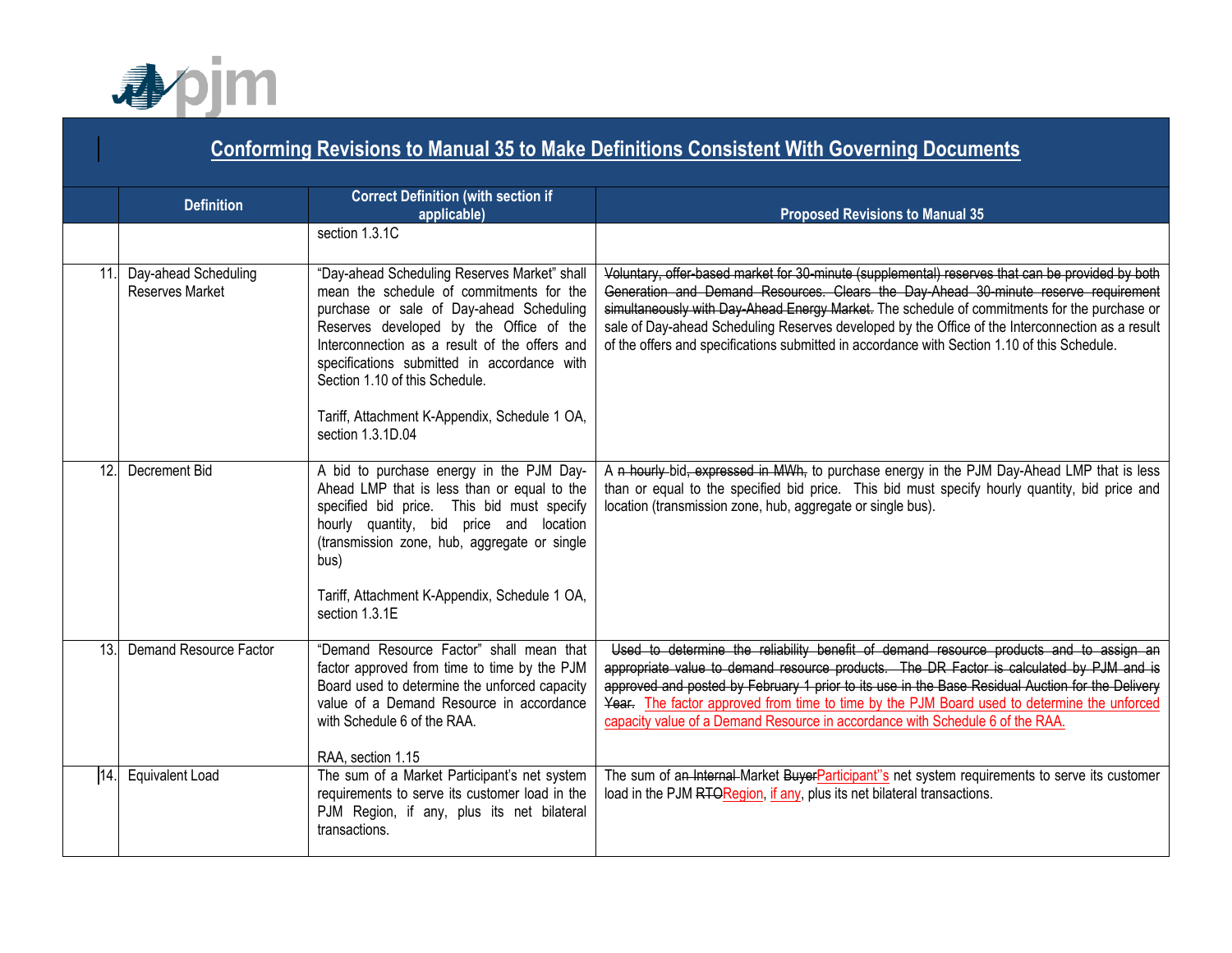

|     | <b>Conforming Revisions to Manual 35 to Make Definitions Consistent With Governing Documents</b> |                                                                                                                                                                                                                                                                                                |                                                                                                                                                                                                                                                                                                                                                                                                                                                                                                    |  |
|-----|--------------------------------------------------------------------------------------------------|------------------------------------------------------------------------------------------------------------------------------------------------------------------------------------------------------------------------------------------------------------------------------------------------|----------------------------------------------------------------------------------------------------------------------------------------------------------------------------------------------------------------------------------------------------------------------------------------------------------------------------------------------------------------------------------------------------------------------------------------------------------------------------------------------------|--|
|     | <b>Definition</b>                                                                                | <b>Correct Definition (with section if</b><br>applicable)                                                                                                                                                                                                                                      | <b>Proposed Revisions to Manual 35</b>                                                                                                                                                                                                                                                                                                                                                                                                                                                             |  |
|     |                                                                                                  | Tariff, Attachment K-Appendix, Schedule 1 OA,<br>section 1.3.2                                                                                                                                                                                                                                 |                                                                                                                                                                                                                                                                                                                                                                                                                                                                                                    |  |
| 15. | <b>External Market Buyer</b>                                                                     | A Market Buyer making purchases of energy<br>from the PJM Interchange Market for<br>consumption by end-users outside the PJM<br>Region, or for load in the PJM Region that is<br>not served by Network Transmission Service.<br>Tariff, Attachment K-Appendix, Schedule 1 OA,<br>section 1.3.3 | A Market Buyer making purchases of energy from the PJM Interchange Market for consumption<br>by end-users outside the PJM RTORegion, or for load in the Control AreaPJM Region that is not<br>served by Network Transmission Service.                                                                                                                                                                                                                                                              |  |
| 16. | <b>External Resource</b>                                                                         | A generation resource located outside the<br>metered boundaries of the PJM Region.<br>Tariff, Attachment K-Appendix, Schedule 1 OA,<br>section 1.3.4                                                                                                                                           | A generation resource located outside the metered boundaries of the PJM RTORegion.                                                                                                                                                                                                                                                                                                                                                                                                                 |  |
| 17. | Financial Transmission Right                                                                     | "Financial Transmission Right" or "FTR" shall<br>mean a right to receive Transmission<br>Congestion Credits as specified in Section<br>5.2.2 of this Schedule.<br>Tariff, Attachment K-Appendix, Schedule 1 OA,<br>section 1.3.5                                                               | Financial Transmission Right or "FTR" shall mean a right to receive Transmission Congestion<br>Credits as specified in Section 5.2.2 of this Schedule.[Financial Transmission Right (FTR)] A<br>financial instrument that entitles the holder to receive compensation for certain congestion-related<br>transmission charges that arise when the grid is congested and differences in locational prices<br>result from the redispatch of generators out of merit order to relieve that congestion. |  |
| 18. | Forecast Pool Requirement                                                                        | The amount equal to one plus the unforced<br>reserve margin (stated as a decimal number)<br>for the PJM Region required pursuant to the<br>Reliability Assurance Agreement, as approved<br>by the PJM Board pursuant to schedule 4.1.<br>RAA, section 1.26                                     | The amount equal to one plus the unforced reserve margin (stated as a decimal number) for the<br>PJM Region required pursuant to the Reliability Assurance Agreement, as approved by the PJM<br><b>Board</b><br>schedule<br>4.1.<br>pursuant<br>to                                                                                                                                                                                                                                                 |  |
| 19. | <b>Generating Market Buyer</b>                                                                   | "Generating Market Buyer" shall mean an                                                                                                                                                                                                                                                        | An Internal Market Buyer that is a Load Serving Entity that owns or has contractual rights to the                                                                                                                                                                                                                                                                                                                                                                                                  |  |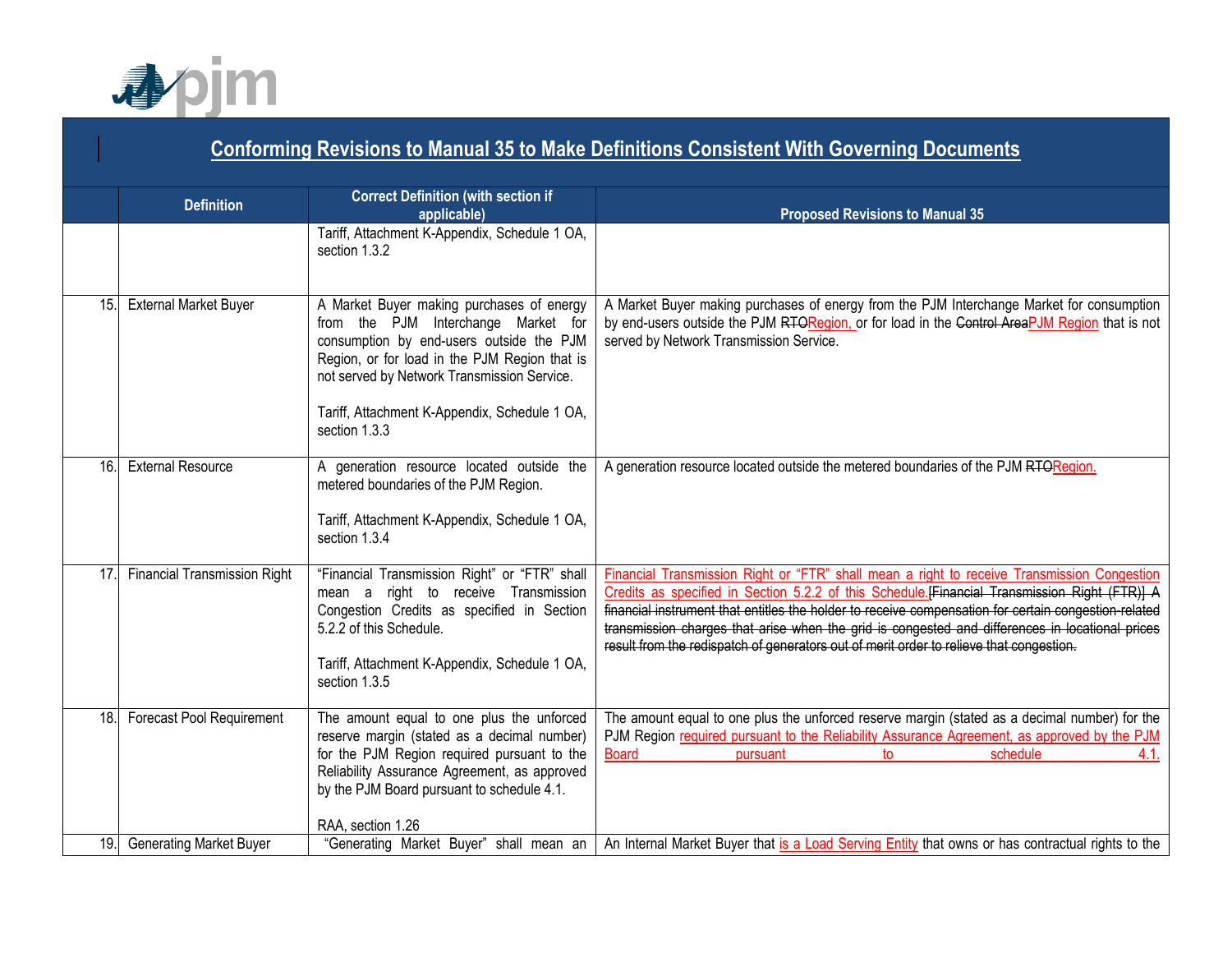

|     | <b>Conforming Revisions to Manual 35 to Make Definitions Consistent With Governing Documents</b> |                                                                                                                                                                                                                                                                                                                                                                         |                                                                                                                                                                                                                                                                                                                                                                                                                                   |  |  |
|-----|--------------------------------------------------------------------------------------------------|-------------------------------------------------------------------------------------------------------------------------------------------------------------------------------------------------------------------------------------------------------------------------------------------------------------------------------------------------------------------------|-----------------------------------------------------------------------------------------------------------------------------------------------------------------------------------------------------------------------------------------------------------------------------------------------------------------------------------------------------------------------------------------------------------------------------------|--|--|
|     | <b>Definition</b>                                                                                | <b>Correct Definition (with section if</b><br>applicable)                                                                                                                                                                                                                                                                                                               | <b>Proposed Revisions to Manual 35</b>                                                                                                                                                                                                                                                                                                                                                                                            |  |  |
|     |                                                                                                  | Internal Market Buyer that is a Load Serving<br>Entity that owns or has contractual rights to the<br>output of generation resources capable of<br>serving the Market Buyer's load in the PJM<br>Region, or of selling energy or related services<br>in the PJM Interchange Energy Market or<br>elsewhere.                                                               | output of generation resources capable of serving the Market Buyers load in the PJM RTORegion,<br>or of selling energy or related services in the PJM Interchange Energy Market or elsewhere.                                                                                                                                                                                                                                     |  |  |
|     |                                                                                                  | Tariff, Attachment K-Appendix, Schedule 1 OA,<br>section 1.3.6                                                                                                                                                                                                                                                                                                          |                                                                                                                                                                                                                                                                                                                                                                                                                                   |  |  |
| 20. | <b>Generator Maintenance</b><br>Outage                                                           | "Generator Maintenance Outage" shall mean<br>the scheduled removal from service, in whole<br>or in part, of a generating unit in order to<br>perform necessary repairs on specific<br>components of the facility, if removal of the<br>facility meets the guidelines specified in the<br>PJM Manuals.<br>Tariff, Attachment K-Appendix, Schedule 1 OA,<br>section 1.3.6 | The scheduled removal from service, in whole or in part, of a generating unit in order to perform<br>necessary repairs on specific components of the facility, if removal of the facility meets the<br>guidelines specified in the PJM Manuals. The scheduled removal from service, in whole or in part,<br>of a generating unit in order to perform necessary repairs on specific components of the facility<br>approved by PJM. |  |  |
| 21. | <b>Generator Planned Outage</b>                                                                  | "Generator Planned Outage" shall mean the<br>scheduled removal from service, in whole or in<br>part, of a generating unit for inspection,<br>maintenance or repair with the approval of the<br>Office of the Interconnection in accordance with<br>the PJM Manuals.<br>Tariff, Attachment K-Appendix, Schedule 1 OA,<br>section 1.3.7                                   | The scheduled removal from service, in whole or in part, of a generating unit for inspection,<br>maintenance or repair with the approval of PJM. "Generator Planned Outage" shall mean the<br>scheduled removal from service, in whole or in part, of a generating unit for inspection,<br>maintenance or repair with the approval of the Office of the Interconnection in accordance with the<br><b>PJM Manuals.</b>             |  |  |
| 22. | Inadvertent Interchange                                                                          | "Inadvertent Interchange" shall mean the<br>difference between net actual energy flow and<br>net scheduled energy flow into or out of the                                                                                                                                                                                                                               | Difference between net actual energy flow and net scheduled energy flow into or out of the<br>individual Control Areas operated by PJM.                                                                                                                                                                                                                                                                                           |  |  |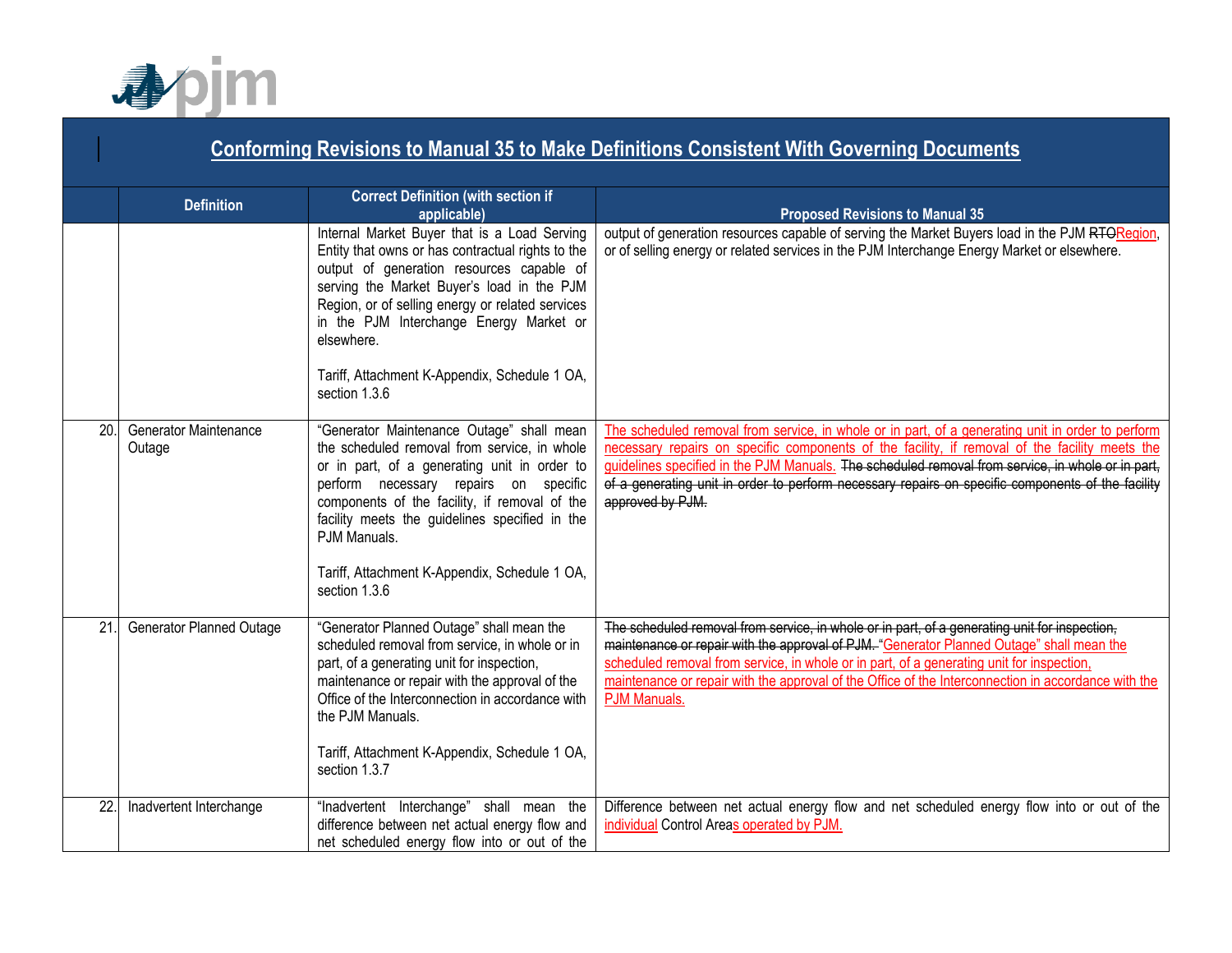

|     | <b>Conforming Revisions to Manual 35 to Make Definitions Consistent With Governing Documents</b> |                                                                                                                                                                                                                                                                                                                           |                                                                                                                                                                                                                                                                                                                                                                                                                                                                                     |  |
|-----|--------------------------------------------------------------------------------------------------|---------------------------------------------------------------------------------------------------------------------------------------------------------------------------------------------------------------------------------------------------------------------------------------------------------------------------|-------------------------------------------------------------------------------------------------------------------------------------------------------------------------------------------------------------------------------------------------------------------------------------------------------------------------------------------------------------------------------------------------------------------------------------------------------------------------------------|--|
|     | <b>Definition</b>                                                                                | <b>Correct Definition (with section if</b><br>applicable)                                                                                                                                                                                                                                                                 | <b>Proposed Revisions to Manual 35</b>                                                                                                                                                                                                                                                                                                                                                                                                                                              |  |
|     |                                                                                                  | individual Control Areas operated by PJM.<br>Tariff, Attachment K-Appendix, Schedule 1 OA,<br>section 1.3.11                                                                                                                                                                                                              |                                                                                                                                                                                                                                                                                                                                                                                                                                                                                     |  |
| 23. | Increment Offer                                                                                  | "Increment Offer" shall mean an offer to sell<br>energy at a specified location in the Day-ahead<br>Energy Market. An accepted Increment Offer<br>results in scheduled generation at the specified<br>location in the Day-ahead Energy Market.<br>Tariff, Attachment K-Appendix, Schedule 1 OA,<br>section 1.3.9A         | An hourly offer to sell energy at a specified location in the <del>, expressed in MWh, to sell energy into</del><br>the PJM Day-ahead Energy Market. if the Day-Ahead LMP is greater than or equal to the specified<br>offer price. This offer must specify hourly quantity, offer price and location (Transmission Zone,<br>Hub, Aggregate or single bus) An accepted increment offer results in scheduled generation at the<br>specified location in the Day-ahead Energy Market. |  |
| 24. | <b>Incremental Cost</b>                                                                          | The incremental operating cost of the<br>generation resource as determined in<br>accordance with Schedule 2 of the Operating<br>Agreement and the PJM Manuals ("incremental<br>cost"), plus 10% of such costs.<br>Tariff, Attachment K-Appendix, Schedule 1 OA,<br>Section 6.4.2                                          | The component of the total cost of generator operation that varies as the output varies. It is the<br>cost of the next increment of generation (the next megawatt), expressed indollars per megawatt<br>hour or in mills per kilowatt-hour The incremental operating cost of the generation resource as<br>determined in<br>accordance with Schedule 2 of the Operating Agreement and the PJM Manuals ("incremental<br>cost"), plus 10% of such costs.                              |  |
| 25. | <b>Internal Market Buyer</b>                                                                     | "Internal Market Buyer" shall mean a Market<br>Buyer making purchases of energy from the<br>PJM Interchange Energy Market for ultimate<br>consumption by end-users inside the PJM<br>Region that are served by Network<br><b>Transmission Service.</b><br>Tariff, Attachment K-Appendix, Schedule 1 OA,<br>section 1.3.10 | A Market Buyer making purchases of energy from the PJM Interchange Energy Market for ultimate<br>consumption by end-users inside the PJM RTORegion that are served by Network Transmission<br>Service.                                                                                                                                                                                                                                                                              |  |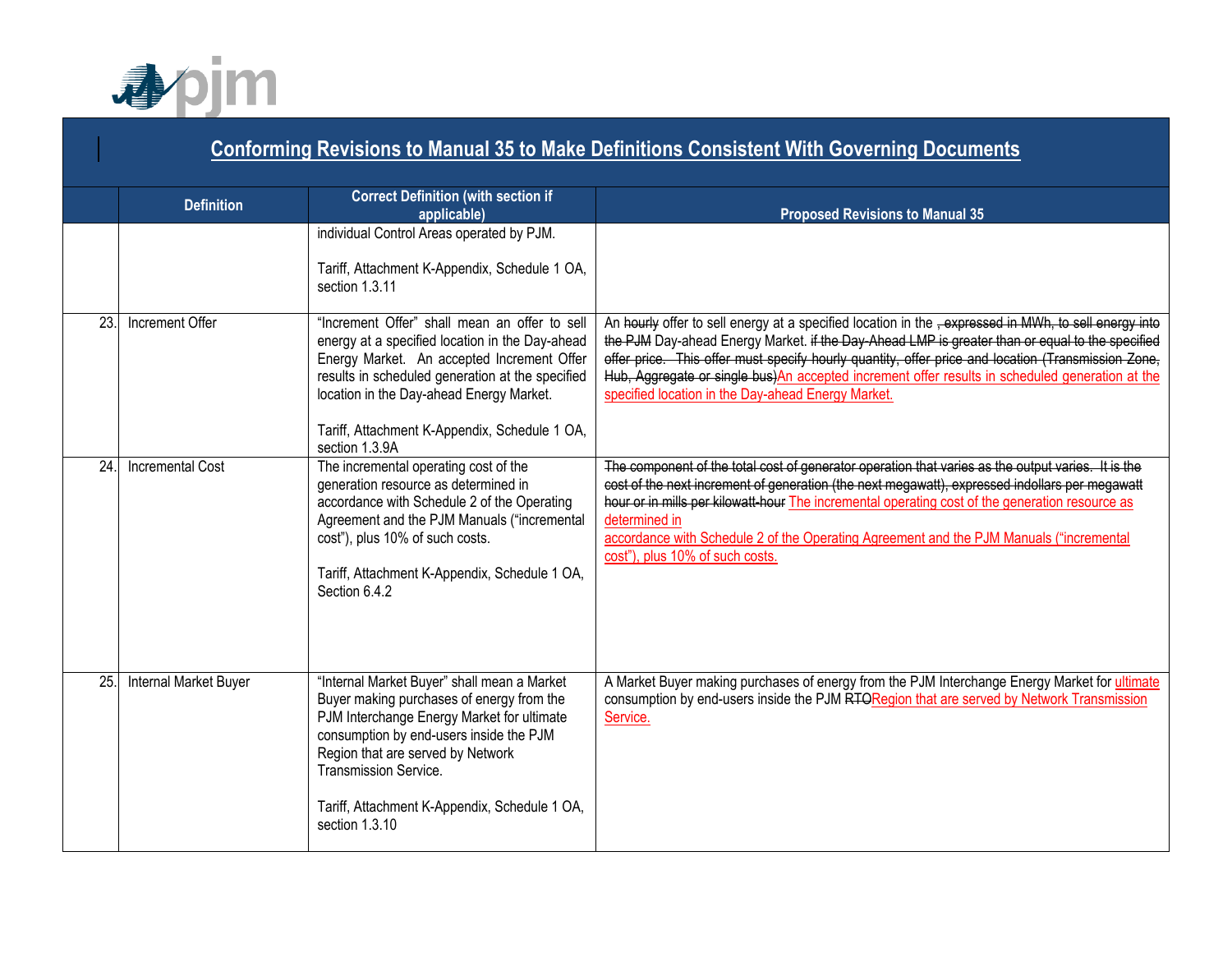

## **Conforming Revisions to Manual 35 to Make Definitions Consistent With Governing Documents Definition Correct Definition (with section if applicable) Proposed Revisions to Manual 35** 26. Load Management **1.1.** "Load Management" shall mean a Demand Resource ("DR") as defined in the Reliability Assurance Agreement. Tariff, Attachment K-Appendix, Schedule 1 OA, section 1.3.11.01 Previously known as ALM (Active Load Management. ALM was a term that PJM used prior to the implementation of RPM where end use customer load could be reduced at the request of PJM. The ability to reduce metered load, either manually by the customer, after a request from the resource provider which holds the Load management rights or its agent (for Contractually Interruptible), or automatically in response to a communication signal from the resource provider which holds the Load management rights or its agent (for Direct Load Control). A Demand Resource ("DR") as defined in the Reliability Assurance Agreement. 27. Locational Marginal Price | "Locational Marginal Price" or "LMP" shall mean the hourly integrated market clearing marginal price for energy at the location the energy is delivered or received, calculated as specified in Section 2 of Schedule 1 of this Agreement. OA, section 1.19 The hourly integrated market clearing marginal price for energy at the location the energy is delivered or received. "Locational Marginal Price" or "LMP" shall mean the hourly integrated market clearing marginal price for energy at the location the energy is delivered or received, calculated as specified in Section 2 of Schedule 1 of this Agreement. 28. Market Buyer **Warket Buyer** "Market Buyer" shall mean a Member that has met reasonable creditworthiness standards established by the Office of the Interconnection and that is otherwise able to make purchases in the PJM Interchange Energy Market. OA, section 1.21 A PJM Member that meets reasonable creditworthiness standards established by PJM and that is otherwise able to make purchases in the PJM Interchange Energy Market. A Member that has met reasonable creditworthiness standards established by the Office of the Interconnection and that is otherwise able to make purchases in the PJM Interchange Energy Market. 29. Market Participant "Market Participant" shall mean a Market Buyer, a Market Seller, an Economic Load Response Participant, or all three. OA, section 1.22 A Market Buyer,  $\theta$ -a Market Seller or both, an Economic Load Response Participant, or all three. 30. Normal Maximum Generation | "Normal Maximum Generation" shall mean the highest output level of a generating resource under normal operating conditions. Tariff, Attachment K-Appendix, Schedule 1 OA, section 1.3.18 The highest output level of a generating resource under normal operating conditions. See economic maximum.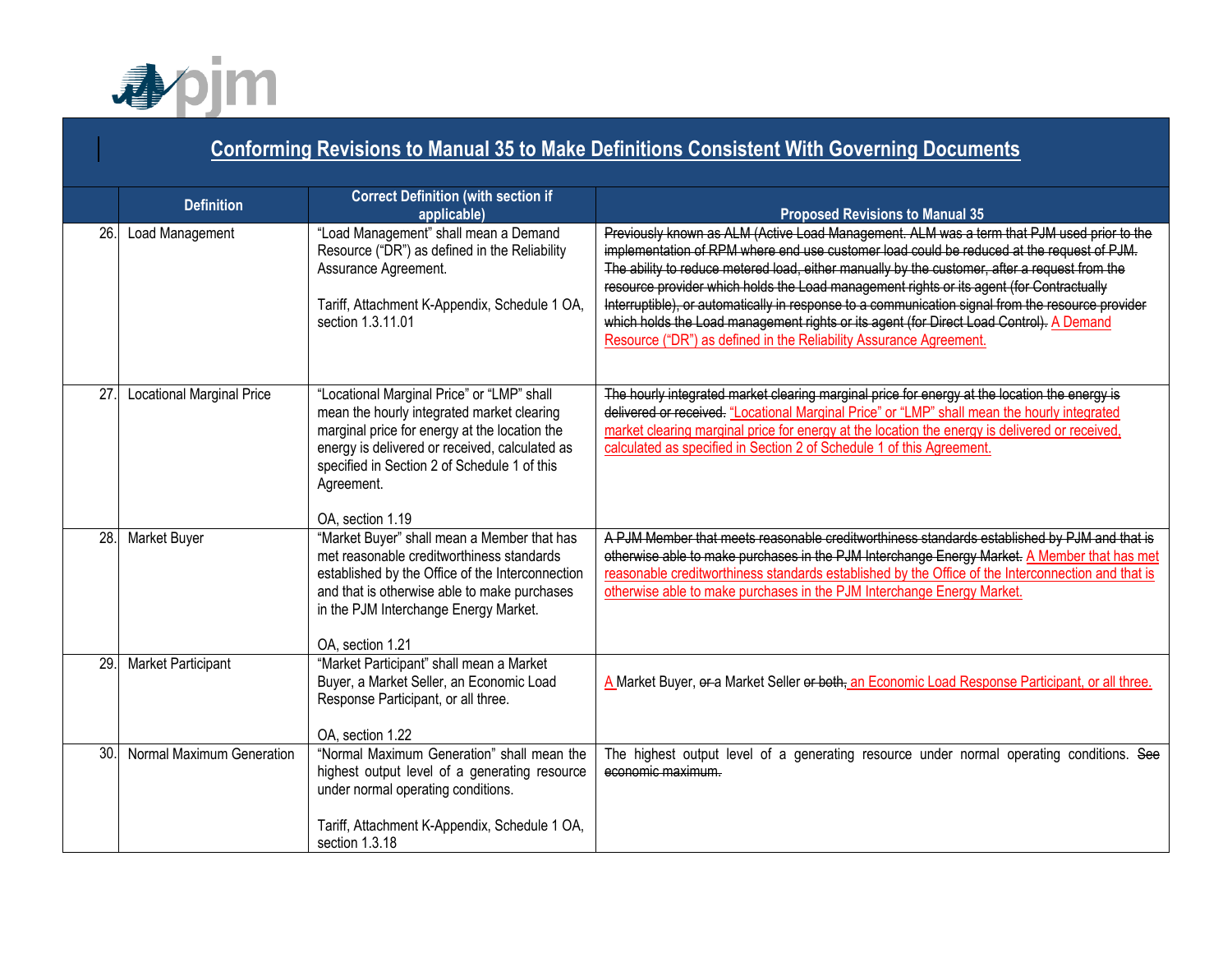

# **Conforming Revisions to Manual 35 to Make Definitions Consistent With Governing Documents Definition Correct Definition (with section if applicable) applicable) Proposed Revisions to Manual 35** 31. Normal Minimum Generation "Normal Minimum Generation" shall mean the lowest output level of a generating resource under normal operating conditions. Tariff, Attachment K-Appendix, Schedule 1 OA, section 1.3.19 The lowest output level of a generating resource under normal operating conditions. See economic minimum 32. Offer Data "Offer Data" shall mean the scheduling, operations planning, dispatch, new resource, and other data and information necessary to schedule and dispatch generation resources and Demand Resource(s) for the provision of energy and other services and the maintenance of the reliability and security of the **transmission system** in the PJM Region, and specified for submission to the PJM Interchange Energy Market for such purposes by the Office of the Interconnection. Tariff, Attachment K-Appendix, Schedule 1 OA, section 1.3.20 (note: the highlighted term should be capitalized as "Transmission System." Change is being made in separate chart related to revisions in governing documents). The scheduling, operations planning, dispatch, new resource, and other data and information necessary to schedule and dispatch generation resources and Demand Resource(s) for the provision of energy and other services and the maintenance of the reliability and security of the Transmission System in the PJM Region RTO, and specified for submission to the PJM Interchange Energy Market for such purposes by the Office of the Interconnection. 33. Operating Margin "Operating Margin" shall mean the incremental adjustments, measured in megawatts, required in PJM Region operations in order to accommodate, on a first contingency basis, an operating contingency in the PJM Region resulting from operations in an interconnected The incremental adjustments, measured in megawatts, required in PJM Region operations in order to accommodate, on a first contingency basis, an operating contingency in the PJM Region resulting from operations in an interconnected Control Area. Such adjustments may result in constraints causing Transmission Congestion Charges, or may result in Ancillary Services charges pursuant to the PJM Tariff. Incremental adjustments, measured in MW, required in the PJM RTO operations in order to accommodate in a first-come contingency basis, an operating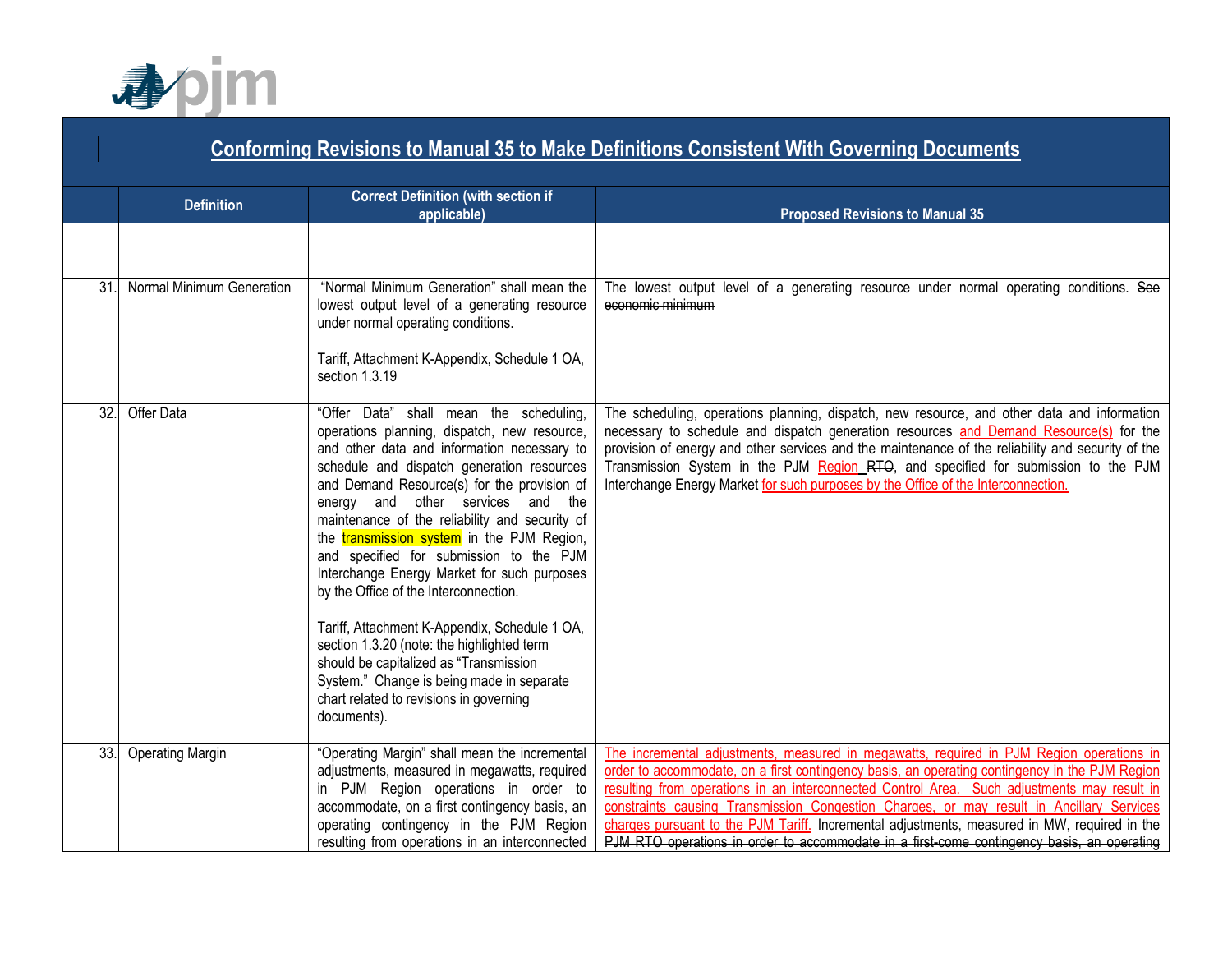

|     | <b>Conforming Revisions to Manual 35 to Make Definitions Consistent With Governing Documents</b> |                                                                                                                                                                                                                                                                                                                                                                                                                                                                                                                                                                                                                                                                                                                                                                                                                                                                                                                                         |                                                                                                                                                                                                                                                                                                                                                                                                                                                                                                                                                                                                                                                                                                                                                                                                                                                                                                                                                                                                                                                                                                                                                                                                                           |  |  |
|-----|--------------------------------------------------------------------------------------------------|-----------------------------------------------------------------------------------------------------------------------------------------------------------------------------------------------------------------------------------------------------------------------------------------------------------------------------------------------------------------------------------------------------------------------------------------------------------------------------------------------------------------------------------------------------------------------------------------------------------------------------------------------------------------------------------------------------------------------------------------------------------------------------------------------------------------------------------------------------------------------------------------------------------------------------------------|---------------------------------------------------------------------------------------------------------------------------------------------------------------------------------------------------------------------------------------------------------------------------------------------------------------------------------------------------------------------------------------------------------------------------------------------------------------------------------------------------------------------------------------------------------------------------------------------------------------------------------------------------------------------------------------------------------------------------------------------------------------------------------------------------------------------------------------------------------------------------------------------------------------------------------------------------------------------------------------------------------------------------------------------------------------------------------------------------------------------------------------------------------------------------------------------------------------------------|--|--|
|     | <b>Definition</b>                                                                                | <b>Correct Definition (with section if</b><br>applicable)                                                                                                                                                                                                                                                                                                                                                                                                                                                                                                                                                                                                                                                                                                                                                                                                                                                                               | <b>Proposed Revisions to Manual 35</b>                                                                                                                                                                                                                                                                                                                                                                                                                                                                                                                                                                                                                                                                                                                                                                                                                                                                                                                                                                                                                                                                                                                                                                                    |  |  |
|     |                                                                                                  | Control Area. Such adjustments may result in<br>constraints causing Transmission Congestion<br>Charges, or may result in Ancillary Services<br>charges pursuant to the PJM Tariff.<br>Tariff, Attachment K-Appendix, Schedule 1 OA,<br>section 1.3.23                                                                                                                                                                                                                                                                                                                                                                                                                                                                                                                                                                                                                                                                                   | contingency in the PJM RTO resulting from operation in an interconnected Control Area.                                                                                                                                                                                                                                                                                                                                                                                                                                                                                                                                                                                                                                                                                                                                                                                                                                                                                                                                                                                                                                                                                                                                    |  |  |
| 34. | PJM Interchange                                                                                  | "PJM Interchange" shall mean the following, as<br>determined in accordance with the Schedules<br>to this Agreement: (a) for a Market Participant<br>that is a Network Service User, the amount by<br>which its hourly Equivalent Load exceeds, or is<br>exceeded by, the sum of the hourly outputs of<br>its operating generating resources; or (b) for a<br>Market Participant that is not a Network Service<br>User, the amount of its Spot Market Backup; or<br>(c) the hourly scheduled deliveries of Spot<br>Market Energy by a Market Seller from an<br>External Resource; or (d) the hourly net<br>metered output of any other Market Seller; or<br>(e) the hourly scheduled deliveries of Spot<br>Market Energy to an External Market Buyer; or<br>(f) the hourly scheduled deliveries to an Internal<br>Market Buyer that is not a Network Service<br>User.<br>Tariff, Attachment K-Appendix, Schedule 1 OA,<br>section 1.3.25 | PJM Interchange" shall mean the following, as determined in accordance with the Schedules to<br>this Agreement: (a) for a Market Participant that is a Network Service User, the amount by which<br>its hourly Equivalent Load exceeds, or is exceeded by, the sum of the hourly outputs of its<br>operating generating resources; or (b) for a Market Participant that is not a Network Service User,<br>the amount of its Spot Market Backup; or (c) the hourly scheduled deliveries of Spot Market<br>Energy by a Market Seller from an External Resource; or (d) the hourly net metered output of any<br>other Market Seller; or (e) the hourly scheduled deliveries of Spot Market Energy to an External<br>Market Buyer; or (f) the hourly scheduled deliveries to an Internal Market Buyer that is not a<br>Network Service User. <b>The amount by which an Internal Market Buyer's hourly Equivalent Load</b><br>exceeded by the sum of the hourly outputs of the Internal Market Buyer's operating generating<br>resources: or<br>□ The hourly scheduled deliveries of Spot Market Energy by an External Met Sollor from an<br>External Resource: or<br>The hourly net metered output of any other Market Seller |  |  |
| 35. | PJM Interchange Energy<br>Market                                                                 | "PJM Interchange Energy Market" shall mean<br>the regional competitive market administered<br>by the Office of the Interconnection for the<br>purchase and sale of spot electric energy at<br>wholesale in interstate commerce and related                                                                                                                                                                                                                                                                                                                                                                                                                                                                                                                                                                                                                                                                                              | The regional competitive market administered by PJM the Office of the Interconnection for the<br>purchase and sale of spot electric energy at wholesale in interstate commerce and related<br>services established in pursuant to Schedule 1 of the PJM Operating Agreement.                                                                                                                                                                                                                                                                                                                                                                                                                                                                                                                                                                                                                                                                                                                                                                                                                                                                                                                                              |  |  |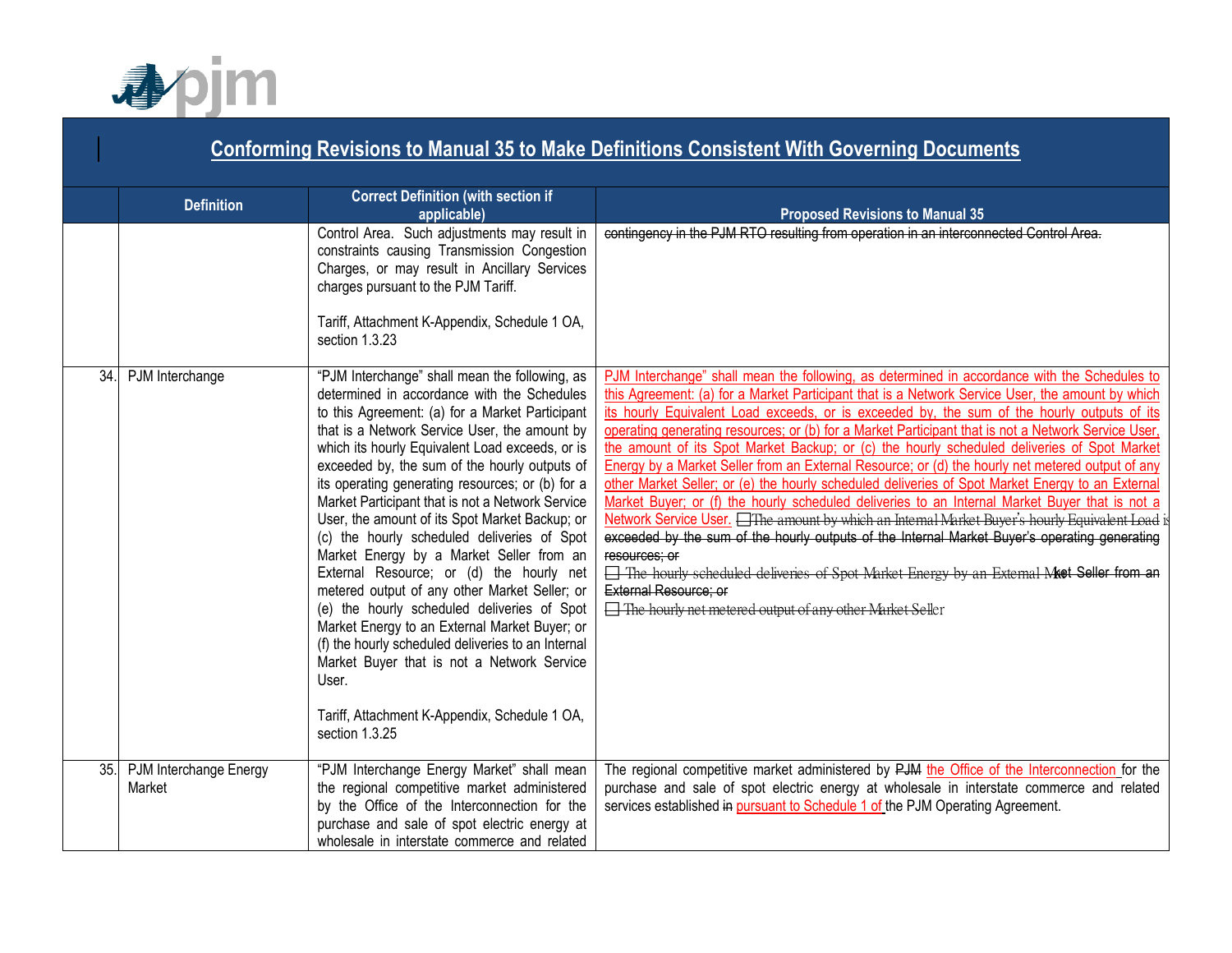

| <b>Conforming Revisions to Manual 35 to Make Definitions Consistent With Governing Documents</b> |                        |                                                                                                                                                                                                                                                                                                                                                                                                                                                                                                                                                                                                                                                                                                                         |                                                                                                                                                                                                                                                                                                                                                                                                                                                                                                                                                                                                                                                                                                                                                                                                                                                                                                                                                                                                                    |
|--------------------------------------------------------------------------------------------------|------------------------|-------------------------------------------------------------------------------------------------------------------------------------------------------------------------------------------------------------------------------------------------------------------------------------------------------------------------------------------------------------------------------------------------------------------------------------------------------------------------------------------------------------------------------------------------------------------------------------------------------------------------------------------------------------------------------------------------------------------------|--------------------------------------------------------------------------------------------------------------------------------------------------------------------------------------------------------------------------------------------------------------------------------------------------------------------------------------------------------------------------------------------------------------------------------------------------------------------------------------------------------------------------------------------------------------------------------------------------------------------------------------------------------------------------------------------------------------------------------------------------------------------------------------------------------------------------------------------------------------------------------------------------------------------------------------------------------------------------------------------------------------------|
|                                                                                                  | <b>Definition</b>      | <b>Correct Definition (with section if</b><br>applicable)                                                                                                                                                                                                                                                                                                                                                                                                                                                                                                                                                                                                                                                               | <b>Proposed Revisions to Manual 35</b>                                                                                                                                                                                                                                                                                                                                                                                                                                                                                                                                                                                                                                                                                                                                                                                                                                                                                                                                                                             |
|                                                                                                  |                        | services established pursuant to Schedule 1 to<br>this Agreement.<br>OA, section 1.3.4                                                                                                                                                                                                                                                                                                                                                                                                                                                                                                                                                                                                                                  |                                                                                                                                                                                                                                                                                                                                                                                                                                                                                                                                                                                                                                                                                                                                                                                                                                                                                                                                                                                                                    |
| 36                                                                                               | PJM Interchange Export | "PJM Interchange Export" shall mean the<br>following, as determined in accordance with the<br>Schedules to this Agreement: (a) for a Market<br>Participant that is a Network Service User, the<br>amount by which its hourly Equivalent Load is<br>exceeded by the sum of the hourly outputs of<br>its operating generating resources; or (b) for a<br>Market Participant that is not a Network Service<br>User, the amount of its Spot Market Backup<br>sales; or (c) the hourly scheduled deliveries of<br>Spot Market Energy by a Market Seller from an<br>External Resource; or (d) the hourly net<br>metered output of any other Market Seller.<br>Tariff, Attachment K-Appendix, Schedule 1 OA,<br>section 1.3.26 | The amount by which an Internal Market Buyer's hourly Equivalent Load is exceeded by the sun<br>of the hourly outputs of the Internal Market Buyer's operating generating resources; or<br>The hourly scheduled deliveries of Spot Market Energy by a Market Seller from an Externa<br>Resource; or<br><b>Example 1</b> The hourly net metered output of any other Market Seller PJM Interchange Export" shall mean<br>the following, as determined in accordance with the Schedules to this Agreement: (a) for a Market<br>Participant that is a Network Service User, the amount by which its hourly Equivalent Load is<br>exceeded by the sum of the hourly outputs of its operating generating resources; or (b) for a<br>Market Participant that is not a Network Service User, the amount of its Spot Market Backup<br>sales; or (c) the hourly scheduled deliveries of Spot Market Energy by a Market Seller from an<br>External Resource; or (d) the hourly net metered output of any other Market Seller. |
| 37.                                                                                              | PJM Interchange Import | "PJM Interchange Import" shall mean the<br>following, as determined in accordance with the<br>Schedules to this Agreement: (a) for a Market<br>Participant that is a Network Service User, the<br>amount by which its hourly Equivalent Load<br>exceeds the sum of the hourly outputs of its<br>operating generating resources; or (b) for a<br>Market Participant that is not a Network Service<br>User, the amount of its Spot Market Backup<br>purchases; or (c) the hourly scheduled<br>deliveries of Spot Market Energy to an External<br>Market Buyer; or (d) the hourly scheduled<br>deliveries to an Internal Market Buyer that is                                                                              | "PJM Interchange Import" shall mean the following, as determined in accordance with the<br>Schedules to this Agreement: (a) for a Market Participant that is a Network Service User, the<br>amount by which its hourly Equivalent Load exceeds the sum of the hourly outputs of its operating<br>generating resources; or (b) for a Market Participant that is not a Network Service User, the<br>amount of its Spot Market Backup purchases; or (c) the hourly scheduled deliveries of Spot<br>Market Energy to an External Market Buyer; or (d) the hourly scheduled deliveries to an Internal<br>Market Buyer that is not a Network Service User. The amount by which an Internal Market Buyer's<br>hourly Equivalent Load exceeds the sum of the hourly outputs of the Internal Market Buyer's<br>operating generating resources; or<br>The hourly scheduled deliveries of Spot Market Energy to an External Market Buyer.                                                                                     |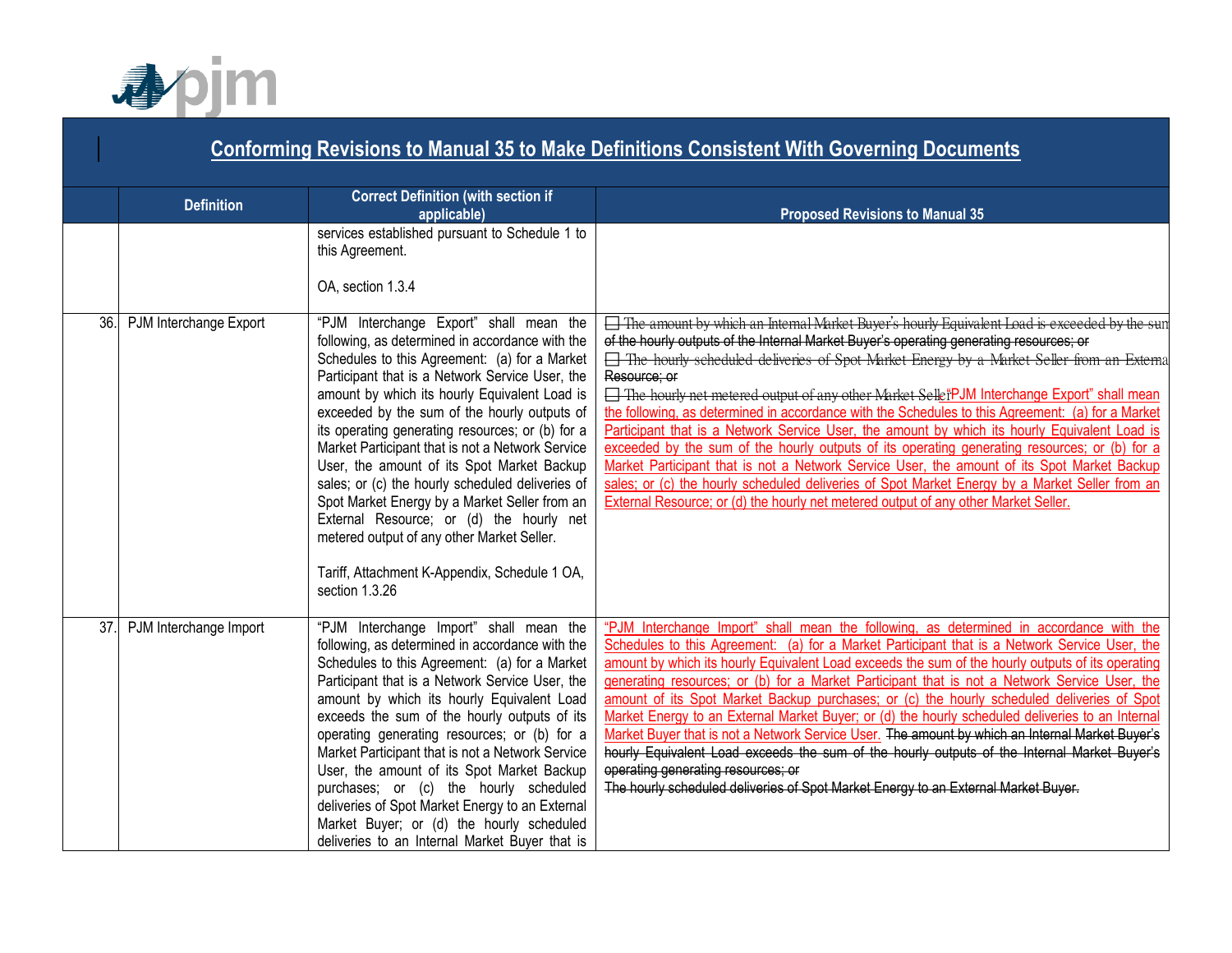

|    | <b>Conforming Revisions to Manual 35 to Make Definitions Consistent With Governing Documents</b> |                                                                                                                                                                                                                                                                                                                                                                                                                                                                                                                                                                                                                                                                                                                                                                                                                                                                                                                                                                                                           |                                                                                                                                                                                                                                                                                                                                                                                                                                                                                                                                                                                                                                                                                                                                                                                                                                                                                                                                                                                                                                                     |  |
|----|--------------------------------------------------------------------------------------------------|-----------------------------------------------------------------------------------------------------------------------------------------------------------------------------------------------------------------------------------------------------------------------------------------------------------------------------------------------------------------------------------------------------------------------------------------------------------------------------------------------------------------------------------------------------------------------------------------------------------------------------------------------------------------------------------------------------------------------------------------------------------------------------------------------------------------------------------------------------------------------------------------------------------------------------------------------------------------------------------------------------------|-----------------------------------------------------------------------------------------------------------------------------------------------------------------------------------------------------------------------------------------------------------------------------------------------------------------------------------------------------------------------------------------------------------------------------------------------------------------------------------------------------------------------------------------------------------------------------------------------------------------------------------------------------------------------------------------------------------------------------------------------------------------------------------------------------------------------------------------------------------------------------------------------------------------------------------------------------------------------------------------------------------------------------------------------------|--|
|    | <b>Definition</b>                                                                                | <b>Correct Definition (with section if</b><br>applicable)                                                                                                                                                                                                                                                                                                                                                                                                                                                                                                                                                                                                                                                                                                                                                                                                                                                                                                                                                 | <b>Proposed Revisions to Manual 35</b>                                                                                                                                                                                                                                                                                                                                                                                                                                                                                                                                                                                                                                                                                                                                                                                                                                                                                                                                                                                                              |  |
| 38 | Price Responsive Demand                                                                          | not a Network Service User.<br>Tariff, Attachment K-Appendix, Schedule 1 OA,<br>section 1.3.27<br>Price Responsive Demand or PRD shall mean                                                                                                                                                                                                                                                                                                                                                                                                                                                                                                                                                                                                                                                                                                                                                                                                                                                               | Price Responsive Demand (PRD) is demand reduced in response to rising wholesale prices. The                                                                                                                                                                                                                                                                                                                                                                                                                                                                                                                                                                                                                                                                                                                                                                                                                                                                                                                                                         |  |
|    |                                                                                                  | end-use customer load registered by a PRD<br>Provider pursuant to Schedule 6.1 of the PJM<br>Reliability Assurance Agreement that have, as<br>set forth in more detail in the PJM Manuals, the<br>metering capability to record electricity<br>consumption at an interval of one hour or less,<br>Supervisory Control capable of curtailing such<br>load (consistent with applicable RERRA<br>requirements) at each PRD Substation<br>identified in the relevant PRD Plan or PRD<br>registration in response to a Maximum<br>Generation Emergency declared by the Office<br>of the Interconnection, and a retail rate<br>contractual<br>structure,<br>equivalent<br>or<br>arrangement, capable of changing retail rates<br>as frequently as an hourly basis, that is linked<br>to or based upon changes in real-time<br>Locational Marginal Prices at a PRD Substation<br>level and that results in a predictable<br>automated response to varying wholesale<br>electricity prices.<br>RAA, section 1.71F | response follows a predictable curve that represents price versus quantity demanded. or PRD<br>shall mean end-use customer load registered by a PRD Provider pursuant to Schedule 6.1 of the<br>PJM Reliability Assurance Agreement that have, as set forth in more detail in the PJM Manuals,<br>the metering capability to record electricity consumption at an interval of one hour or less,<br>Supervisory Control capable of curtailing such load (consistent with applicable RERRA<br>requirements) at each PRD Substation identified in the relevant PRD Plan or PRD registration in<br>response to a Maximum Generation Emergency declared by the Office of the Interconnection, and<br>a retail rate structure, or equivalent contractual arrangement, capable of changing retail rates as<br>frequently as an hourly basis, that is linked to or based upon changes in real-time Locational<br>Marginal Prices at a PRD Substation level and that results in a predictable automated response to<br>varying wholesale electricity prices. |  |
|    | 39. Primary Reserve                                                                              | "Primary Reserve" shall mean the total reserve<br>capability of generation resources that can be<br>converted fully into energy or Demand<br>Resources whose demand can be reduced<br>within ten minutes of a request from the Office<br>of the Interconnection dispatcher, and is                                                                                                                                                                                                                                                                                                                                                                                                                                                                                                                                                                                                                                                                                                                        | Reserve capability that can be converted fully into energy within 10 minutes from the request of<br>PJM. Current approved value for this objective is 1,700 MW. The total reserve capability of<br>generation resources that can be converted fully into energy or Demand Resources whose<br>demand can be reduced within ten minutes of a request from the Office of the Interconnection<br>dispatcher, and is comprised of both Synchronized Reserve and Non-Synchronized Reserve.                                                                                                                                                                                                                                                                                                                                                                                                                                                                                                                                                                |  |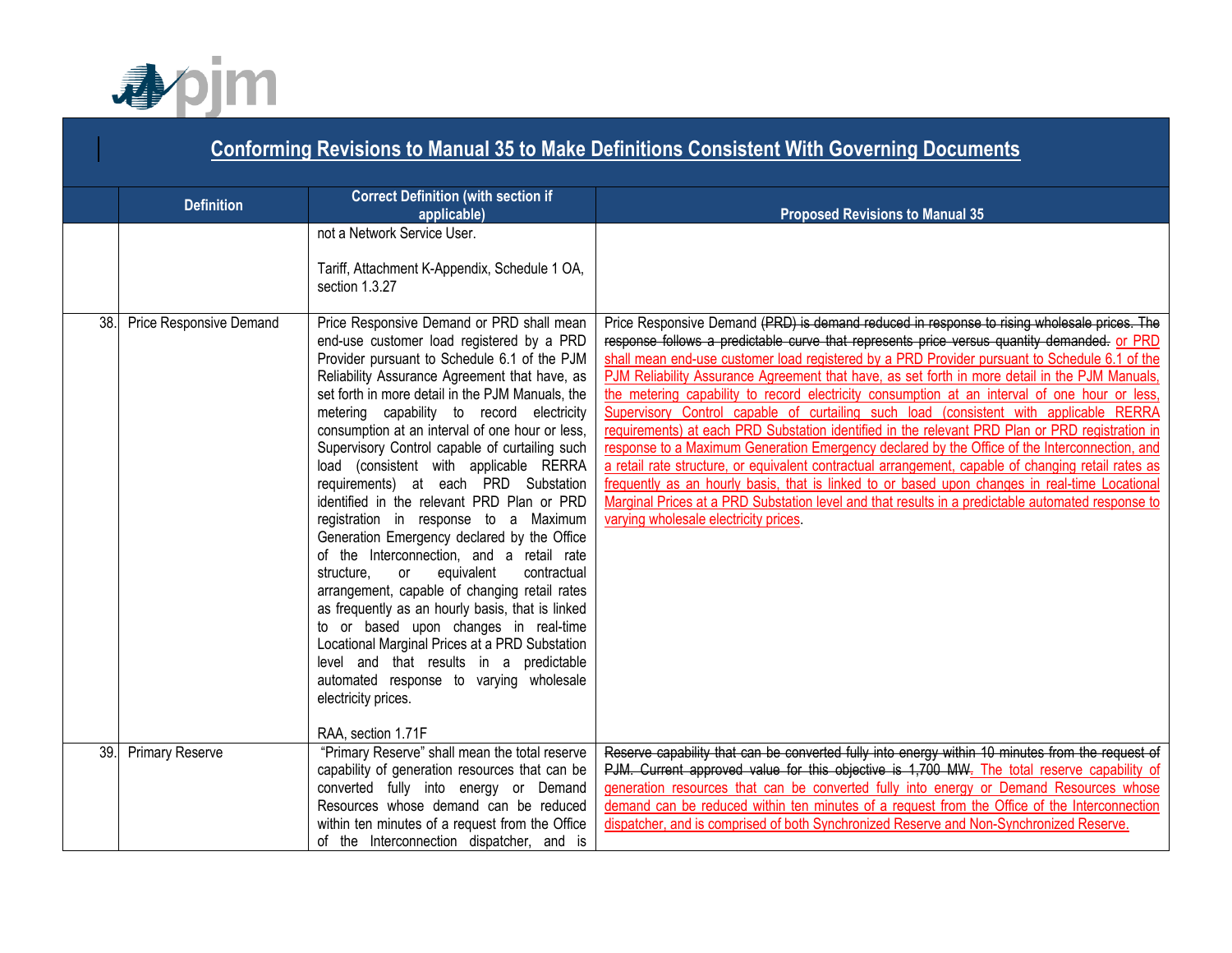

|     | <b>Conforming Revisions to Manual 35 to Make Definitions Consistent With Governing Documents</b> |                                                                                                                                                                                                                                                                                                                                                                                                                                                                                                    |                                                                                                                                                                                                                                                                                                                                                                                                                                                                                                                                                                                                                                                                                                                                                                                                                                                                                                 |  |
|-----|--------------------------------------------------------------------------------------------------|----------------------------------------------------------------------------------------------------------------------------------------------------------------------------------------------------------------------------------------------------------------------------------------------------------------------------------------------------------------------------------------------------------------------------------------------------------------------------------------------------|-------------------------------------------------------------------------------------------------------------------------------------------------------------------------------------------------------------------------------------------------------------------------------------------------------------------------------------------------------------------------------------------------------------------------------------------------------------------------------------------------------------------------------------------------------------------------------------------------------------------------------------------------------------------------------------------------------------------------------------------------------------------------------------------------------------------------------------------------------------------------------------------------|--|
|     | <b>Definition</b>                                                                                | <b>Correct Definition (with section if</b><br>applicable)                                                                                                                                                                                                                                                                                                                                                                                                                                          | <b>Proposed Revisions to Manual 35</b>                                                                                                                                                                                                                                                                                                                                                                                                                                                                                                                                                                                                                                                                                                                                                                                                                                                          |  |
|     |                                                                                                  | comprised of both Synchronized Reserve and<br>Non-Synchronized Reserve.<br>Tariff, Attachment K-Appendix, Schedule 1 OA,<br>section 1.3.29F                                                                                                                                                                                                                                                                                                                                                        |                                                                                                                                                                                                                                                                                                                                                                                                                                                                                                                                                                                                                                                                                                                                                                                                                                                                                                 |  |
| 40  | Spot Market Energy                                                                               | "Spot Market Energy" shall mean energy<br>bought or sold by Market Participants through<br>the PJM Interchange Energy Market at System<br>Energy Prices determined as specified in<br>Section 2 of this Schedule.<br>Tariff, Attachment K-Appendix, Schedule 1 OA,<br>section 1.3.33                                                                                                                                                                                                               | Energy bought or sold by Market Participants through the PJM Interchange Energy Market at<br>Locational Marginal Prices System Energy Prices determined as specified in Section 2 of this<br>Schedule.                                                                                                                                                                                                                                                                                                                                                                                                                                                                                                                                                                                                                                                                                          |  |
| 41  | Synchronized Reserve                                                                             | "Synchronized Reserve" shall mean the<br>reserve capability of generation resources that<br>can be converted fully into energy or Demand<br>Resources whose demand can be reduced<br>within ten minutes from the request of the<br>Office of the Interconnection dispatcher, and is<br>provided by equipment that is electrically<br>synchronized to the Transmission System.<br>Tariff, Attachment K-Appendix, Schedule 1 OA,<br>section 1.3.33B.01                                               | Reserve capability which is required in order to enable an area to restore its tie lines to the pre-<br>contingency state within 10 minutes of a contingency that causes an imbalance between load and<br>generation. During normal operation, these reserves must be provided by increasing energy<br>output on electrically synchronized equipment, by reducing load on pumped storage hydroelectric<br>facilities or by reducing the demand by demand side resources. During system restoration,<br>customer load may be classified as synchronized reserve. The reserve capability of generation<br>resources that can be converted fully into energy or Demand Resources whose demand can be<br>reduced within ten minutes from the request of the Office of the Interconnection dispatcher, and is<br>provided by equipment that is electrically synchronized to the Transmission System. |  |
| 42. | <b>Transmission Congestion</b><br>Charge                                                         | "Transmission Congestion Charge" shall mean<br>a charge attributable to the increased cost of<br>energy delivered at a given load bus when the<br>transmission system serving that load bus is<br>operating under constrained conditions, or as<br>necessary to provide energy for third-party<br>transmission losses in accordance with Section<br>9.3, which shall be calculated and allocated as<br>specified in Section 5.1 of this Schedule.<br>Tariff, Attachment K-Appendix, Schedule 1 OA, | A charge attributable to the increased cost of energy delivered at a given load bus when the<br>Transmission System serving that load bus is operating under constrained conditions, or as<br>necessary to provide energy for third-party transmission losses in accordance with Section 9.3,<br>which shall be calculated and allocated as specified in Section 5.1 of this Schedule.                                                                                                                                                                                                                                                                                                                                                                                                                                                                                                          |  |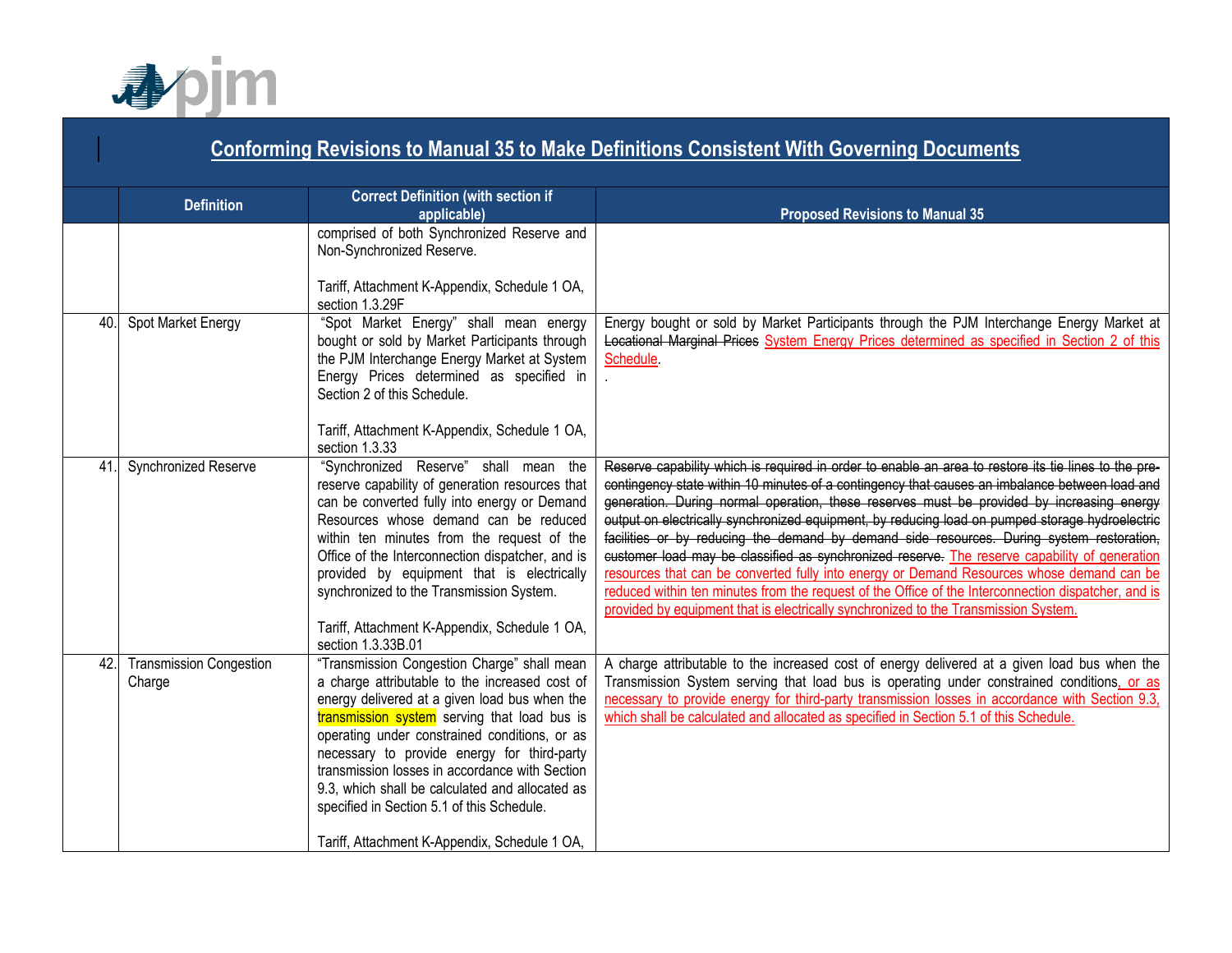

|     | <b>Conforming Revisions to Manual 35 to Make Definitions Consistent With Governing Documents</b> |                                                                                                                                                                                                                                                                                                                                                                                                                                                                                     |                                                                                                                                                                                                                                                                                                                                                                                                                                                                                                                                                                                                                                                                                                                                                                                                                                               |  |
|-----|--------------------------------------------------------------------------------------------------|-------------------------------------------------------------------------------------------------------------------------------------------------------------------------------------------------------------------------------------------------------------------------------------------------------------------------------------------------------------------------------------------------------------------------------------------------------------------------------------|-----------------------------------------------------------------------------------------------------------------------------------------------------------------------------------------------------------------------------------------------------------------------------------------------------------------------------------------------------------------------------------------------------------------------------------------------------------------------------------------------------------------------------------------------------------------------------------------------------------------------------------------------------------------------------------------------------------------------------------------------------------------------------------------------------------------------------------------------|--|
|     | <b>Definition</b>                                                                                | <b>Correct Definition (with section if</b><br>applicable)                                                                                                                                                                                                                                                                                                                                                                                                                           | <b>Proposed Revisions to Manual 35</b>                                                                                                                                                                                                                                                                                                                                                                                                                                                                                                                                                                                                                                                                                                                                                                                                        |  |
|     |                                                                                                  | section 1.3.34 (note: the highlighted term<br>should be capitalized as "Transmission<br>System." Change is being made in separate<br>chart related to revisions in governing<br>documents).                                                                                                                                                                                                                                                                                         |                                                                                                                                                                                                                                                                                                                                                                                                                                                                                                                                                                                                                                                                                                                                                                                                                                               |  |
| 43. | <b>Transmission Congestion</b><br>Credit                                                         | "Transmission Congestion Credit" shall mean<br>the allocated share of total Transmission<br>Congestion Charges credited to each holder of<br>Financial Transmission Rights, calculated and<br>allocated as specified in Section 5.2 of this<br>Schedule.                                                                                                                                                                                                                            | The allocated share of total Transmission Congestion Charges credited to each holder of Financia<br>Transmission Rights. "Transmission Congestion Credit" shall mean the allocated share of total<br>Transmission Congestion Charges credited to each holder of Financial Transmission Rights,<br>calculated and allocated as specified in Section 5.2 of this Schedule.                                                                                                                                                                                                                                                                                                                                                                                                                                                                      |  |
|     |                                                                                                  | Tariff, Attachment K-Appendix, Schedule 1 OA,<br>section 1.3.35                                                                                                                                                                                                                                                                                                                                                                                                                     |                                                                                                                                                                                                                                                                                                                                                                                                                                                                                                                                                                                                                                                                                                                                                                                                                                               |  |
| 44. | <b>Wholesale Transaction</b>                                                                     | As used in Part IV of the Tariff, "Wholesale<br>Transaction" means any transaction involving<br>the transmission or sale for resale of electricity<br>in interstate commerce that utilizes any portion<br>of the Transmission System.                                                                                                                                                                                                                                               | A bulk energy transaction between two market entities. As used in Part IV of the Tariff, "Wholesale<br>Transaction" means any transaction involving the transmission or sale for resale of electricity in<br>interstate commerce that utilizes any portion of the Transmission System.                                                                                                                                                                                                                                                                                                                                                                                                                                                                                                                                                        |  |
|     |                                                                                                  | Tariff, section 1.49G (note: highlighted<br>language is being added to existing definition.<br>Change is being made in separate chart related<br>to revisions in governing documents).                                                                                                                                                                                                                                                                                              |                                                                                                                                                                                                                                                                                                                                                                                                                                                                                                                                                                                                                                                                                                                                                                                                                                               |  |
| 45. | Maximum Generation<br>Emergency                                                                  | "Maximum Generation Emergency" shall mean<br>an Emergency declared by the Office of the<br>Interconnection to address either a generation<br>or transmission emergency in which the Office<br>of the Interconnection anticipates requesting<br>one or more Generation Capacity Resources,<br>or NonRetail Behind The Meter Generation<br>resources to operate at its maximum net or<br>gross electrical power output, subject to the<br>equipment stress limits for such Generation | An Emergency declared by PJM in which PJM anticipates requesting one or more Capacity<br>Resources to operate at its maximum net or gross electrical power output, subject to the<br>equipment stress limits for such Capacity Resource, in order to manage, alleviate, or end the<br>Emergency. An Emergency declared by the Office of the Interconnection to address either a<br>generation or transmission emergency in which the Office of the Interconnection anticipates<br>requesting one or more Generation Capacity Resources, or NonRetail Behind The Meter<br>Generation resources to operate at its maximum net or gross electrical power output, subject to<br>the equipment stress limits for such Generation Capacity Resource or Non-Retail Behind The<br>Meter resource in order to manage, alleviate, or end the Emergency. |  |